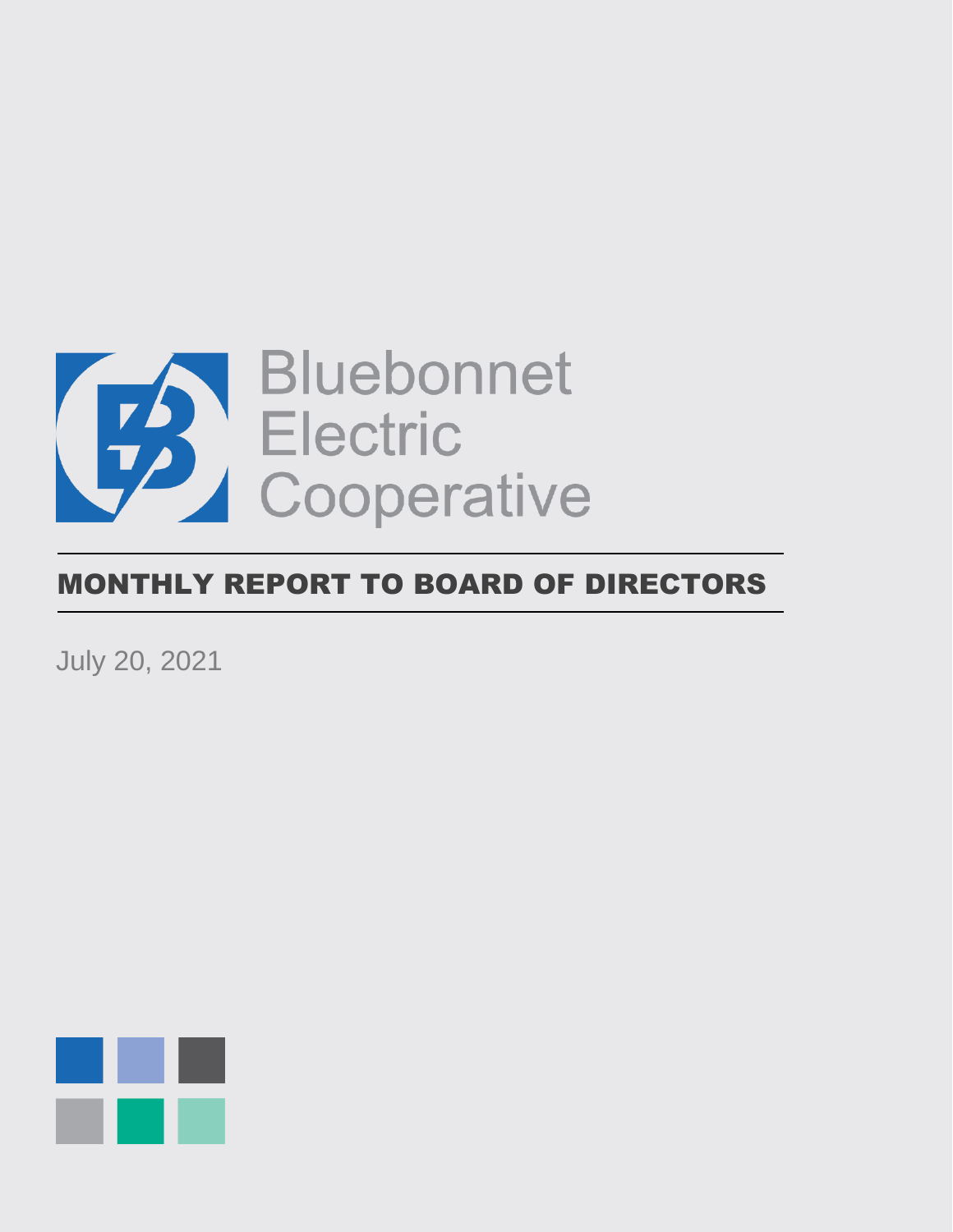

# **Tuesday, July 20, 2021 9:00 am**

 $\begin{array}{ccccccccccccccccc} \bullet & \bullet & \bullet & \bullet & \bullet & \bullet & \bullet & \bullet & \bullet \end{array}$ 

### **Invocation**

## **Retirees Recognition**

#### **Items from Chair**

1. Approve Minutes of June 22, 2021 Regular Meeting

## **Items from CEO**

#### **Staff Reports**

- 1. Corporate Services
	- a. Financial reports
	- b. PCRF
	- c. Purchase orders
	- d. Second quarter financial forecast
	- e. Web 2.0
- 2. System Operations
	- a. New extensions
	- b. Residential developments
- 3. Administrative Services
	- a. 6-month Look ahead
- 4. Public Affairs
	- a. Legislative update

## **Action Items from Regular Session**

- 1. Approve the payment of the June LCRA, AEP, and BP power bill invoices
- 2. Approve the engagement of Bolinger, Segars, Gilbert and Moss, LLP (BSGM) to perform an independent audit of the consolidated financial statements of Bluebonnet Electric Cooperative, Inc. and its subsidiary, Bluebonnet Rural Development Corporation for the calendar year 2021 in accordance with auditing standards generally accepted in the United States of America
- 3. Approve additional electric operations funding of contractor labor in 2021
- 4. Approval to submit additional funding of a blanket purchase order for underground locating services in 2021
- 5. Approve the purchase requisition for the engineering design services for the new Easton Park Substation